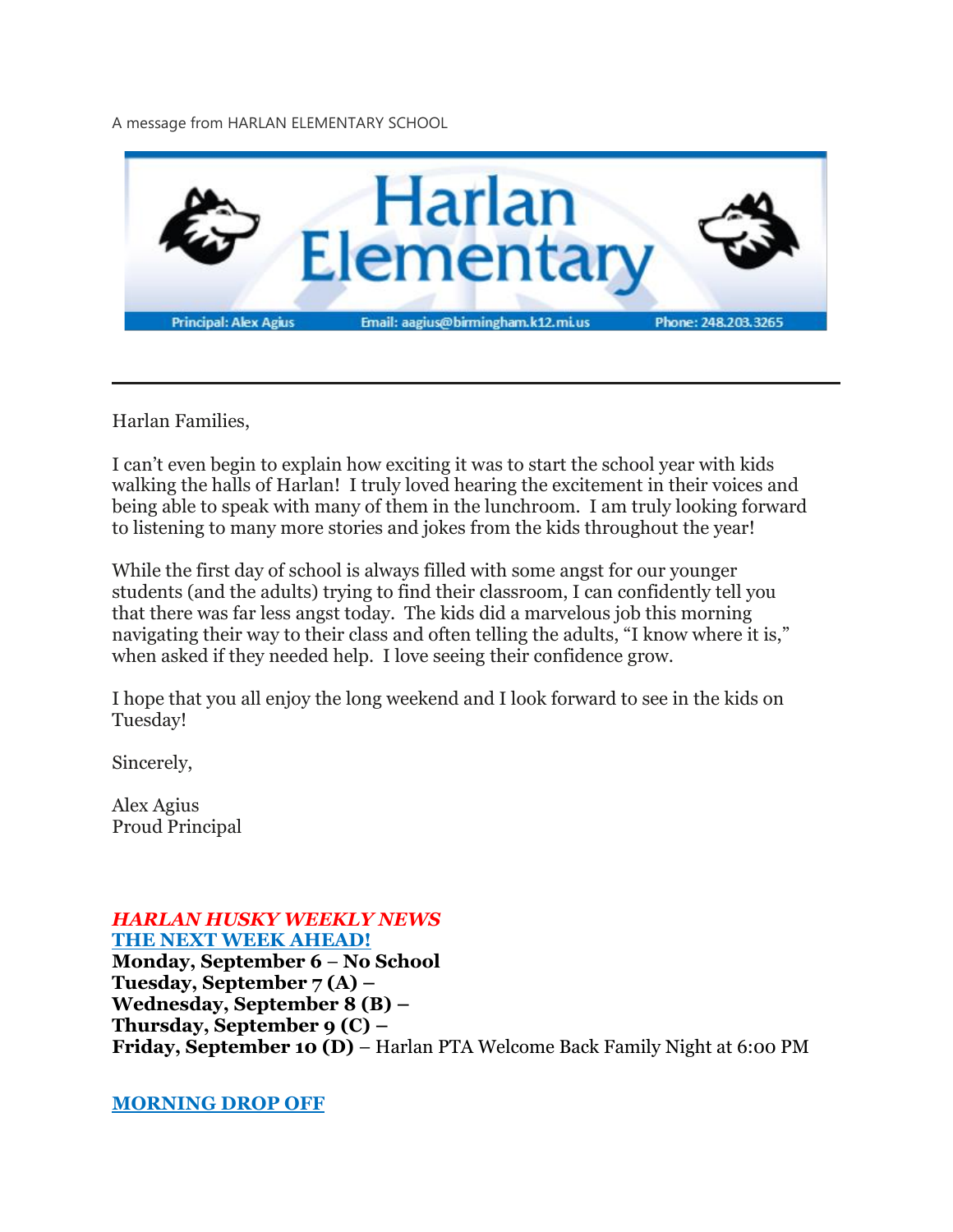If you are choosing to drop your kids off at school and you are using the drop off line, please do not begin letting them out of the car until 8:40 once supervision is available. Also, if you are using the drop off line, please do not get out of your vehicle at any point for safety and flow of traffic purposes.

### **LUNCH UPDATE**

A full lunch will be provided for free for any student this school year who wishes to have one. Students who choose to take an ala cart milk or water will be charged \$.50 per milk/water taken. Please make sure you guide your students if you want them to take a water or milk as there will be a charge.

We encourage all students to bring a water bottle filled with cold water to school every day. If needed, they can fill the water bottle using our bottle filling stations.

As school foodservice programs move to return to normal service and menus, we are facing unprecedented issues with the supply chain that will cause us to alter our posted menus with little to no notices. We are working closely with our distributers and manufacturers to secure both the food and supply items need to support our program.

While it is our intention to serve the posted menu each day at every school, supply issues may not make this possible on any given day until supply chain issues are rectified. We will always attempt to substitute the scheduled menu item with another that is similar as possible to the extent we are able to do so. Please know that we will always provide wholesome meals each and every day.

# **PICTURE DAY – WEDNESDAY, SEPTEMBER 29TH**

Picture Day at Harlan is scheduled for Wednesday, September 29<sup>th</sup>. There were be a retake day later in the fall as well. Please review the [flyer](https://drive.google.com/file/d/1SEc_aTmoA4PyTmNDNhpPpdyAfM_T2nGe/view?usp=sharing) and the [order](https://drive.google.com/file/d/121U7IhsSFLdYDhPPyTGt4COGKzoIH7Fg/view?usp=sharing) form to make your selections. Parents can also pre-order online

at **[https://preorder.kaiserstudio.com](https://preorder.kaiserstudio.com/) using code HARLAN21.**

### **ARRIVAL & DISMISSAL**

Please review the arrival and dismissal [guidelines](https://drive.google.com/file/d/1xGg7e5gcifz-HCN8H03DabOjbBEddvmO/view?usp=sharing) to know exactly what to do for each. Since arrival and dismissal has changed in the last two school years, it is important for **all** families to review it prior to the first day of school. Remember every action triggers a reaction. Although some may think it is insignificant to deviate from the above expectations, any deviation causes a domino effect on the whole process. We are working together to do what is best for the entire group. The ultimate goal is to create an environment that is safe for all of our children. We appreciate your patience and support.

### **DESIGNATED PARKING SPOTS**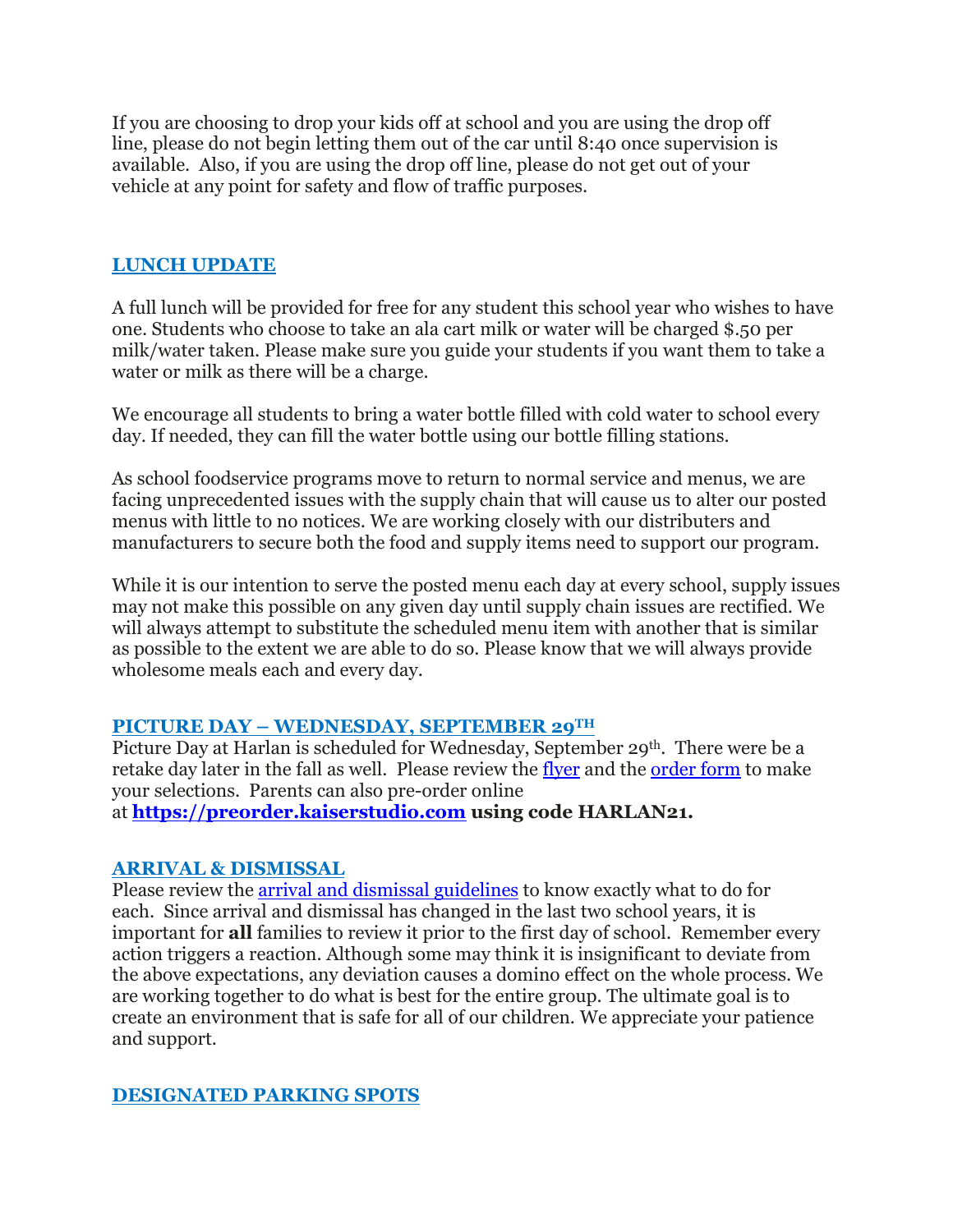This is a friendly reminder to our Harlan families that no one should park in a handicapped parking spot without the proper license plate or placard. In addition, there are two reserved spots that are identified with who is allowed to park there. This is for our Volunteer of the Year and another spot that was purchased at our previous Auction. These spots should remain open at all times day and night since there could be many reasons why they would be used. Even if you think it will be just for a few seconds, it is still not okay to park in any of our designated parking spots.

### **CALENDAR**

Harlan will be utilizing ABCD calendar for Unified Arts (i.e. PE, Art, Music, etc). Please click [here](https://drive.google.com/file/d/1Kzf42WPEsEEacL_NQ8YCqWIoQLHi9Afe/view?usp=sharing) for this year's calendar. Your child(ren)'s teacher will be let you know the schedule for their classroom as to what letter day they have a particular Unified Arts class. Also, here is the [link](https://drive.google.com/file/d/1QyZ5k9LSBKkfMKE3hDiSu1Q0IT317uin/view?usp=sharing) to our BPS district calendar for the 2021-22 school year.

#### **HARLAN KIDS CLUB**

Harlan Kids Club for 2021-22 is open for registration and scheduling. Click on this [link](https://www.birmingham.k12.mi.us/cms/lib/MI01908619/Centricity/Domain/494/2021-2022%20KIDS%20CLUB%20registration%20instructions.pdf) for instructions.

### **NOON SUPERVISORS NEEDED**

Harlan is in need of a few good people to be Noon aides. Noon aides are an essential part of every school day. Noon aides support students in the lunchroom and monitor them at recess. The shifts will be 2.5 to 3 hours every full day of school. It is a paid position. If you are interested in helping support our Harlan Huskies to make each day an amazing day or if you have questions about the position, please send an email to Jennifer Szura at *iszura@birmingham.k12.mi.us.* 

### *HARLAN PTA NEWS*

### **DON'T MISS OUT ON ALL OF YOUR SCHOOL-YEAR ESSENTIALS**

*Complete the Back-To-School Checklist by October 1st.* Our Back-To-School Checklist is now live. Scan the QR code on the flyer or follow the link to your one-stop shop for all the school-year essentials: order yearbooks, order class shirts, grab a school directory, join the PTA and sign up to become a room champion! Click [here](https://drive.google.com/file/d/1CY9U-lVxwWa1H7jVXMbqOaTOfcYvGk6S/view?usp=sharing) for more details on the flyer.

Get started here:

[https://harlanptabloomfield.membershiptoolkit.com](https://harlanptabloomfield.membershiptoolkit.com/)

### **HARLAN PRESENTS: WELCOME BACK FAMILY FUN NIGHT**

### *Friday, September 10th - 6:00pm - 8:00pm*

First Mission: Join us at the Harlan outdoor playground on Friday, September 10th from 6:00pm - 8:00 pm for an evening of fun! This is the opportunity for our Husky community to come together as we start the 2021-2022 school year. We will have plenty of information to answer all of your questions to assist in planning the school year. We will have pizza and snacks from 6:00-7:00 for all families and games until 8:00pm. Kids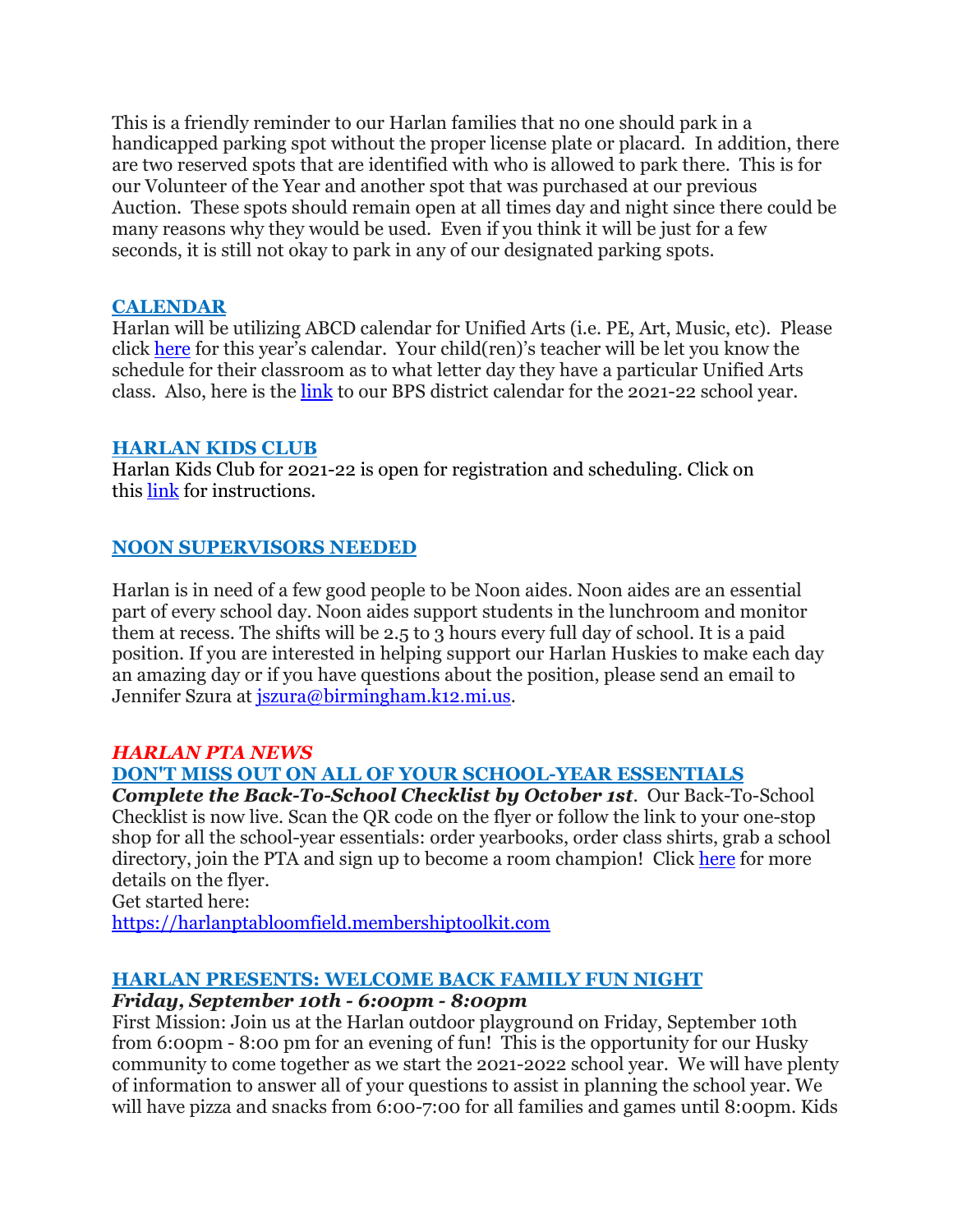will get to vote on Spirit Week themes and sign-up for Scouts and other extracurricular activities. So grab a blanket and your entire family and join us for what's sure to be a great time as we kick off the year with our series of Family Fun Nights! This event will move to a new date in the event of bad weather. Click [here](https://drive.google.com/file/d/1eiQiHXU8pNB-uXBRYIF8YZuHlh1yXSoA/view?usp=sharing) for the event flyer.

# **ARE YOU LOOKING FOR WAYS TO VOLUNTEER AT HARLAN?**

# *Be a Part of our Special Ops Team: Husky Helpers!*

No Mission is Possible without our Husky Community! Many parents have reached out asking how they can be a part of all of the fun events we do. They wish someone had reached out when we have a new idea or surprise for our kids. We are excited to launch a Special Ops team for our Mission: Possible that we call "Husky Helpers." This team has grown to over 40 volunteers before the school year started. If you have a few extra minutes this school year that you can choose what to be a party of, please join our Husky Helpers! <https://www.signupgenius.com/go/8050F4DAAA92BA0F94-husky>

# **ROBOTICS IS BACK AT HARLAN**

Attention  $4<sup>th</sup>$  and  $5<sup>th</sup>$  grade students, robotics is back at Harlan and ready for you to take action. It will start the week of September 13th and goes until Thanksgiving break. If you are interested in being a part of robotics, please click on this

link: <https://www.signupgenius.com/go/409054EA8AF28A0F85-45grade> If you have any questions, please contact Meghan Jones at [mgkrn@hotmail.com](mailto:mgkrn@hotmail.com) or 734- 637-3558.

# **IT'S TIME FOR THE HARLAN AUCTION - OUR BIGGEST EVENT OF THE YEAR!**

The Harlan biennial event monies raised will fund PTA activities, academic enrichment programs, and teacher grants for our 380+ student body for the next two years! 3 years ago we brought a successful robotics program to our K-5th grades from monies raised at the auction. Ideas? Want to hear more on how you can donate or help? Are you a Harlan business owner? Reach out to [harlanhuskiespta@gmail.com](mailto:harlanhuskiespta@gmail.com) or signup below to be a part of our team: [https://www.signupgenius.com/go/409054CA4AC2FA7FA7](https://www.signupgenius.com/go/409054CA4AC2FA7FA7-auction) [auction](https://www.signupgenius.com/go/409054CA4AC2FA7FA7-auction)

# **Upcoming Events:**

September 3-6 - Labor Day Recess September 10 - Family Fun Night September 22 - September PTA Meeting September 23 - Popcorn Day October 1 - Back-to-school checklist closes October 6 - Healthy Huskies/Get Fit Day October 13 - October PTA Meeting October 18-22 - Spirit Week October 18 - Kindergarten & 1st Grade Tulip Planting

# *DISTRICT NEWS*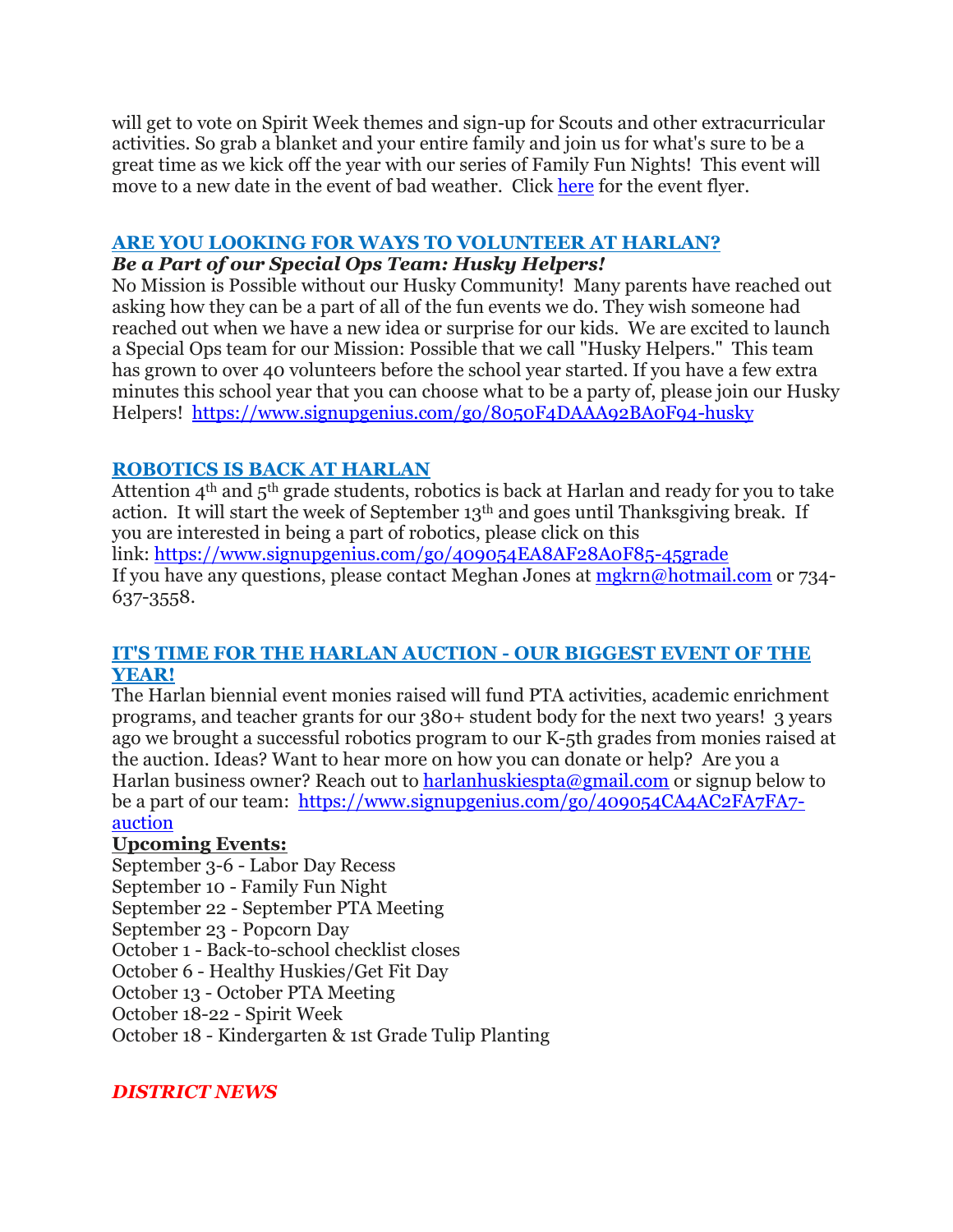# **COVID-19 VACCINE CLINICS AT BERKSHIRE & DERBY**

Mills Pharmacy will be hosting COVID-19 vaccine clinics at **Berkshire Middle School** and **Derby Middle School** in the upcoming weeks for interested and eligible individuals. Eligible individuals 12 years of age and older are eligible to receive a Pfizer COVID-19 vaccine in Michigan, so long as they have not had another vaccine 2 weeks prior to the clinic. Anyone who is eligible is welcome to attend. Mills Pharmacy will be administering the Pfizer COVID-19 vaccine and vaccines will be offered free of charge. Appointments are required. Dates for these clinics are as follows:

- **Berkshire Clinics**
	- o 1st dose Thursday, August 26, 2021, from 4:30 7 pm
	- $\circ$  2nd dose Thursday, September 16, 2021, from 4:30 7 pm
- **Derby Clinics**
	- o 1st dose Wednesday, September 1, 2021, from 2:30 5:30 pm
	- $\circ$  2nd dose Wednesday, September 22, 2021, from 2:30 5:30 pm

### **Please note that you will need to report to the same location that you received your first dose to receive your second dose.**

To register for this clinic, please visit the Mills Pharmacy website and click on the COVID-19 vaccination page: COVID-19 [Vaccination](https://millspharmacy.com/pages/covid-19-vaccination) – Mills Apothecary [\(millspharmacy.com\).](https://millspharmacy.com/pages/covid-19-vaccination) There, parents/guardians will complete a copy of the COVID-19 consent form and send the following documentation to [vaccine@millspharmacy.com](mailto:vaccine@millspharmacy.com) with the school name.

# 1. [Consent](https://cdn.shopify.com/s/files/1/0625/2201/files/Covid_Consent_Updated_MILLS.pdf?v=1619026745) Form

2. A picture of your driver's license (if applicable)

3. Picture of insurance card (may specify if patient does not have coverage) You will receive an email confirmation once your documents are received with a link to sign up for an appointment slot. Please schedule an appointment under the correct site (either Berkshire or Derby) COVID-19 Vaccine option and select the correct service. Appointments are scheduled on a first come, first serve basis. **Individuals will receive their COVID-19 Vaccination Record Card after receiving their 2nd dose.**

Parents/guardians do not need to present at the vaccine clinic as long as the consent form is complete and turned in at the time of the appointment. Mills Pharmacy will not be able to administer a vaccine to a student or individual without a signed consent form. Mills Pharmacy will review the consent form prior to administering the vaccine and individuals will need to wait for 15 minutes following vaccine administration for observation.

Any questions can be directed to [vaccine@millspharmacy.com.](mailto:vaccine@millspharmacy.com)

# **SCHOOL LUNCHES**

School breakfast and lunches will be free for all students at school when the entire meal is taken. If your family would qualify for free or reduced lunch prior to COVID, please